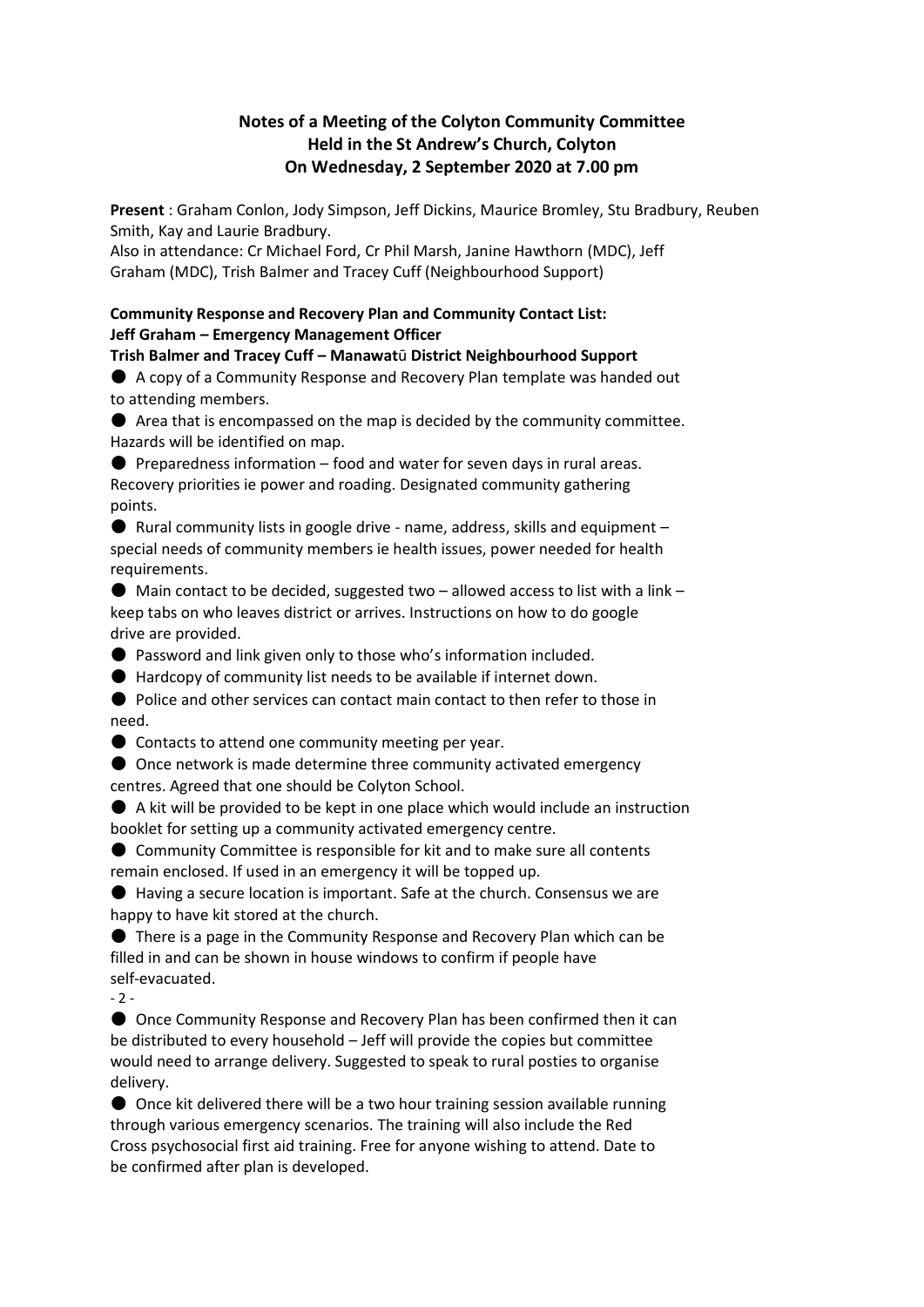$\bullet$  Jeff noted that he has an alternate facility trailer which holds emergency requirements to be able to respond no matter what. The trailer could be used to open up large scale civil defence centre.

● Get a small group together to make a plan. Include reps from church; school and lions. Suggested names: Bryan Guy, Donna MacMillan, Bruce MacMIllan and Stu Bradbury. Stu agreed to arrange a meeting and to lead this project.

● Offer for training to as many people who want to do it.

● Contact list to include name, address, mobile number, number in household, age bracket, whether vulnerable in an emergency, whether they have useful skill sets, generators and equipment which can be used in an emergency.

● Entire community can be collated with one main contact person. Request who wants to be included. Noted that Kimbolton sent a flyer out to register interest of who wants to be added. Each community can do it how they like. Lions newsletter was suggested.

● The community is responsible for updates of information. Key list of members to be put in the kit held in the church.

### **Council Report:**

The following updates were provided:

● 10 Year Plan discussions and pre-engagement – one key subject is earthquake prone buildings – should we help building owners.

● Building the new Mangaweka Bridge is going ahead in summer.

● Culverts have been extended on Kung Fu Corner to help with cycleway.

 $\bullet$  Stock Droving and Crossing Bylaw – good feedback now on hold.

● Community Facilities Review – halls, sportsgrounds.

● Two Turbo games planned for Manfeild Park.

 $\bullet$  Rural Connectivity Group – installing five towers into Manawatū – more user friendly broadband width.

● Currently working on developing a Youth Action Plan, Seniors Action Plan and Housing Strategy.

● Manawatū Youth Council has been established.

● New Recycling Centre is under construction.

- 3 -

● Tenders currently out for the first stage of the Wastewater Centralisation Project which is piping from Mt Stewart to Awahuri. Ohakea has signed a MOU to be part of the centralisation.

● \$5.2 million Central Government funding for the three waters review.

# **Beautification Project:**

Planting across from Ginger Bird Cafe to Council land – what do we want to see – does it meet roading requirements – what do we build – how should it look. Ideas included:

- Low growing planting
- Create neighbourhood ambience
- Planter box
- Sign saying "Colyton"

Graham asked for everyone to have a walk around the area and to take photos.

Cr Marsh noted that Himatangi Beach Community Committee had used Massey students to put forward designs.